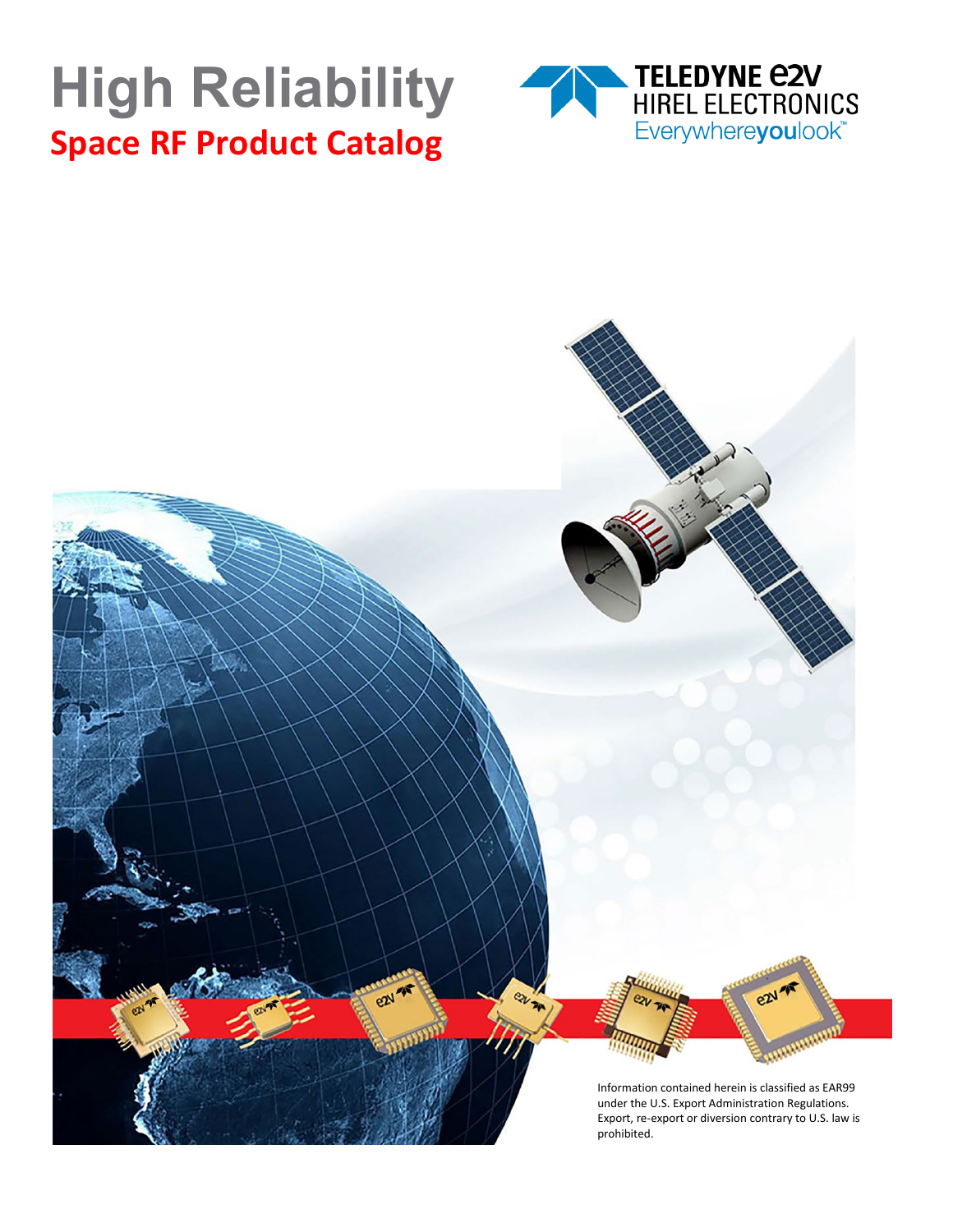# Teledyne e2v HiRel Electronics

#### **Leader in Aerospace & Defense**

Bringing life to technology, Teledyne e2v HiRel is a leading provider of specialist technology for highperformancesystems and equipment.

For over 30 years, Teledyne e2v HiRel has manufactured high-reliability semiconductor solutions for leading global aerospace & defense companies. Through partnerships with semiconductor manufacturers, Teledyne e2v HiRel supports complete QML solutions to help customers solve design challenges. With over 3,600 QML-approved products, Teledyne e2v offers one of the largest Hi-Rel product portfolios on the market.

Teledyne e2v HiRel's standard screened line of RF and microwave components provides a cost and time effective approach to meet the requirements commonly found in space applications. When system performance or program screening requirements call for more than Teledyne e2v HiRel's standard catalog space screened parts, Teledyne e2v can tailor a solution by taking a standard catalog device, assembling with proven assembly processes and tailoring a custom screening program that can be created by either adding screening options or by generating a program specific sequence.

#### **Process Technologies**

- Silicon on Sapphire
- AlGaAs Diodes
- GaAs MESFET
- GaAs pHEMT
- HMIC Technology
- Silicon Diodes



Technical Data subject to Technical Data subject to restrictions contained on the restrictions contained on the cover page. cover page.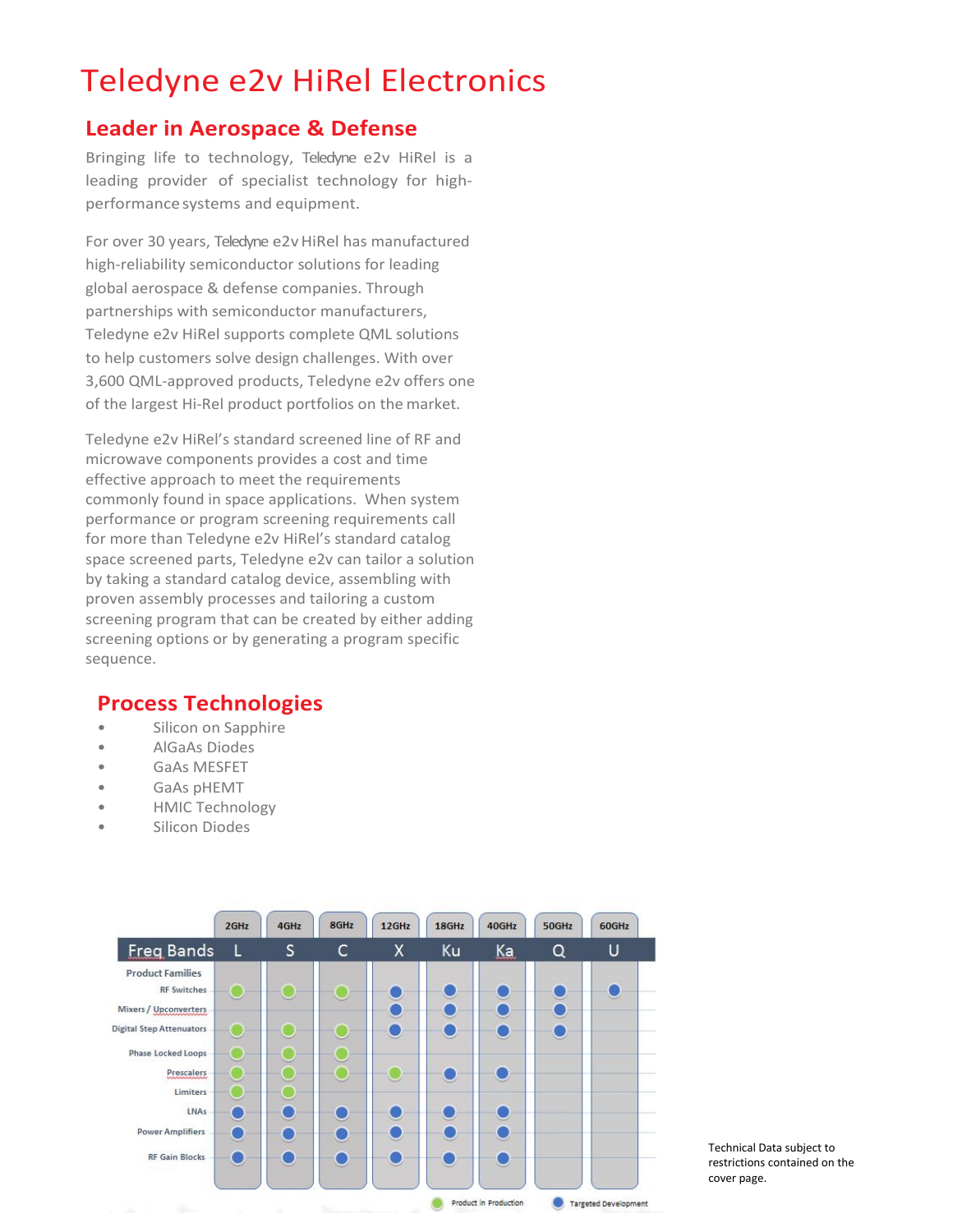# High Reliability

### RF Products

*Teledyne e2v HiRel S-levelstandard and semi-custom RFICs are based on high-volume commercial products and are designed to meet the rad-hard, low-power needs of space applications. UltraCMOS® technology delivers a costeffective solution compared to the higher-voltage GaAs, SiGe or bulk silicon devices.*

#### **RF Switches**

*Teledyne e2v Hi-Rel RF switches feature high linearity, isolation and exceptionally rugged performance for space applications.*

| <b>Hi-Rel RF Switches</b> |                       |                    |           |                            |                 |                              |                |            |                                                |                        |                        |                                 |               |  |
|---------------------------|-----------------------|--------------------|-----------|----------------------------|-----------------|------------------------------|----------------|------------|------------------------------------------------|------------------------|------------------------|---------------------------------|---------------|--|
| Product<br>Description*   | Part<br><b>Number</b> | Frequency<br>(MHz) | Operating | Linearity<br>IIP3<br>(dBm) | P0.1dB<br>(dBm) | Insertion<br>$Loss$ ( $dB$ ) | Isolation (dB) |            | <b>Typical</b><br><sup>I</sup> DD<br>$(\mu A)$ | V <sub>DD</sub><br>(V) | V <sub>SS</sub><br>(V) | <b>ESD</b><br><b>HBM</b><br>(V) | Package       |  |
|                           |                       | Mi<br>n            | Max       |                            |                 |                              | Min            | <b>Max</b> |                                                |                        |                        |                                 |               |  |
| SPDT.R                    | PE9354                | 10                 | 3000      | 55                         | 31              | 0.55                         | 28             | 32         | 28                                             | $2.7 - 3.3$            | -                      | 200                             | 8L CFP, Die   |  |
| SPDT. A                   | PE95420               |                    | 8500      | 60                         | 33              | 0.77                         | 38             | 75.6       | 100                                            | $3.0 - 3.6$            | $-3.6$ to $-3.0$       | 2000                            | 7L CQFP       |  |
| SPDT. A                   | PE95421               |                    | 8500      | 60                         | 33              | 0.77                         | 38             | 75.6       | 100                                            | $3.0 - 3.6$            | $-3.6$ to $-3.0$       | 1000                            | 7L CQFP       |  |
| SPDT.R                    | <b>TDSW0602T</b>      | .09                | 6000      | 48                         | 31              | 1.1                          | 29             | 36         | 0.39                                           | $2.7 - 3.3$            | $-2.7$ to $-3.3$       | 1000                            | Flip Chip Die |  |

**Note:** \* Absorptive (A) or Reflective (R).

#### **Digital Step Attenuator**

*The PE94302 digital step attenuator (DSA) provides highly competitive IP3, accuracy, temperature stability and ESD protection, with lower distortion and power consumption. The combination of these features enables excellent performance and cost-effectiveness.*

|                                               | Hi-Rel Digital Step Attenuators (Monolithic) — 50 $\Omega$ |                     |      |                                                  |    |                    |                                             |                                 |                                 |               |  |  |  |  |
|-----------------------------------------------|------------------------------------------------------------|---------------------|------|--------------------------------------------------|----|--------------------|---------------------------------------------|---------------------------------|---------------------------------|---------------|--|--|--|--|
| Part Number,<br>Product<br><b>Description</b> | Attenuation (dB)<br>(range / steps)                        | Programming<br>Mode | Min  | Operating<br>Insertion<br>Frequency (MHz)<br>Max |    | Input IP3<br>(dBm) | <b>Attenuation Accuracy</b><br>(dB @ 1 GHz) | Switching<br>Speed<br>$(\mu s)$ | <b>ESD</b><br><b>HBM</b><br>(V) | Package       |  |  |  |  |
| PE94302 - 6-bit                               | 31.5/0.5                                                   | Parallel, Serial    | 0.25 | 4000                                             | .5 | 52                 | $\pm (0.55 + 7\% \text{ of setting})$       |                                 | 500                             | 28L CQFP, Die |  |  |  |  |

#### **RF Prescalers**

*The high-performance UltraCMOS RF prescaler family offers a fixed divide ratio of 2, 4 or 8. These prescalers operate across a frequency range fromdc to 13.5GHz on a nominal 3-voltsupply while drawing between 6.5 and 16mA.These devices have excellent sensitivity and are wellsuited for microwave phase-locked loop (PLL)synthesissolutions.*

| <b>Hi-Rel Prescalers</b>                   |                                                   |       |              |                                      |                                 |                       |             |  |  |  |  |  |
|--------------------------------------------|---------------------------------------------------|-------|--------------|--------------------------------------|---------------------------------|-----------------------|-------------|--|--|--|--|--|
| Part Number,<br><b>Product Description</b> | Operating<br>Frequency (MHz)<br><b>Min</b><br>Max |       | Divide Ratio | Typical I <sub>DD</sub><br>$(\mu A)$ | V <sub>DD</sub><br>Range<br>(V) | <b>ESD HBM</b><br>(V) | Package     |  |  |  |  |  |
| $PE9304 - Divide-by-2$                     | 1000                                              | 7000  | $\Omega$     | 14                                   | $2.85 - 3.15$                   | 500                   | 8L CFP, Die |  |  |  |  |  |
| PE9309 - Divide-by-4                       | 3000                                              | 13500 |              | $16$ @ $2.6V$                        | $2.45 - 2.75$                   | 250                   | 8L CFP, Die |  |  |  |  |  |
| PE9311 - Divide-by-2                       | DC.                                               | 1500  | $\Omega$     | 6.5                                  | $2.85 - 3.15$                   | 1000                  | 8L CFP, Die |  |  |  |  |  |
| PE9312 - Divide-by-4                       | DC.                                               | 1500  |              | 6.5                                  | $2.85 - 3.15$                   | 1000                  | 8L CFP, Die |  |  |  |  |  |
| PE9313 - Divide-by-8                       | DC.                                               | 1500  | 8            | 6.5                                  | $2.85 - 3.15$                   | 1000                  | 8L CFP, Die |  |  |  |  |  |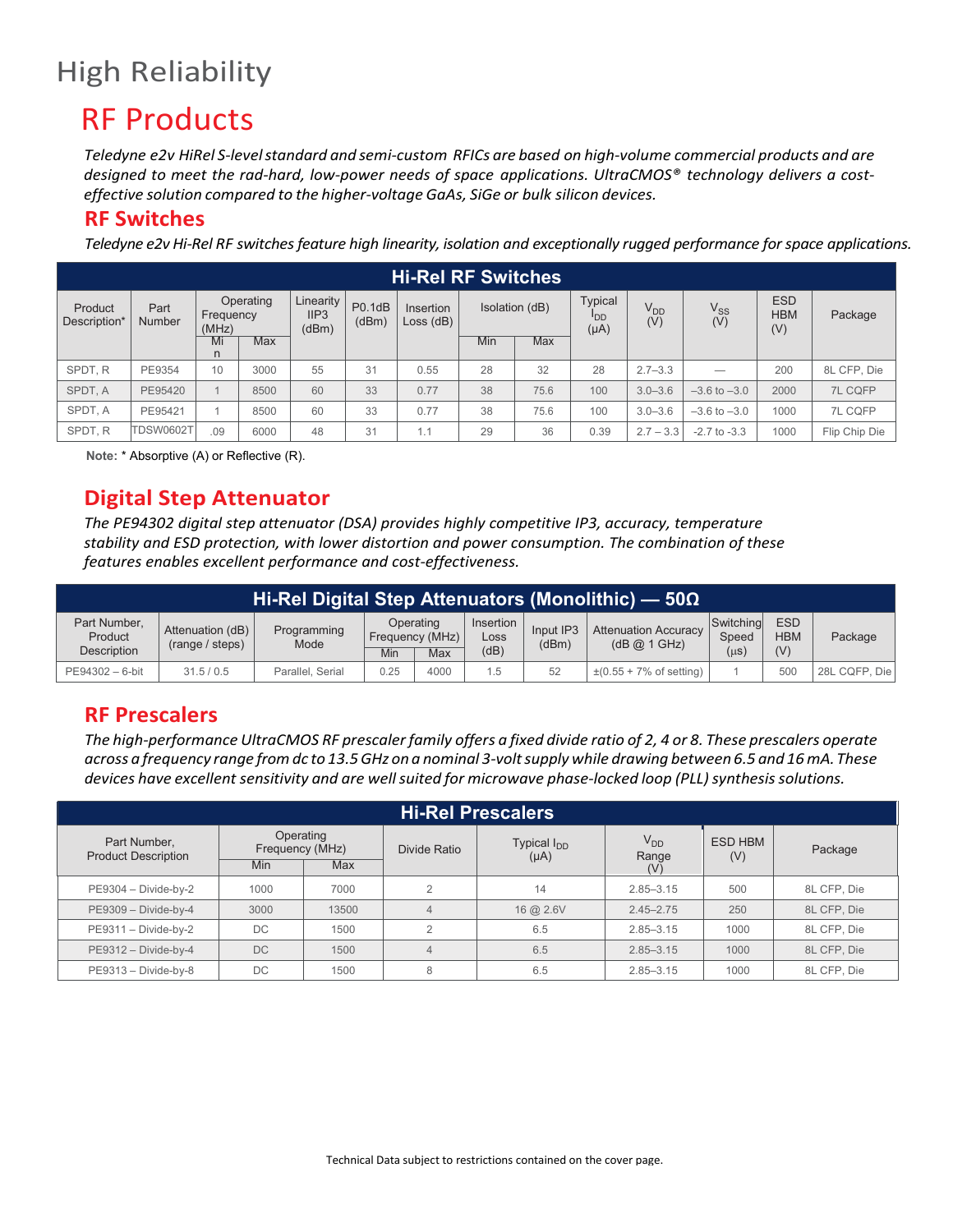#### **RF Limiters**

*The TDLM025100 is a technology-enhanced power limiter designed for use in high-performance, power-limiting applications in radar applications, military electronic counter-measure transceivers and satellite receivers. Unlike traditional PIN diode solutions, the TDLM025100 achieves an adjustable input 1dB compression point or limiting threshold via a low current control voltage (VCTRL) eliminating the need for external bias components such as dc blocking capacitors, RF choke inductors and bias resistors. It delivers low insertion loss and high linearity under nonlimiting power levels and extremely fast response time in a limiting event, ensuring protection of sensitive circuitry.* 

|                  | <b>Hi-Rel RF Limiters</b> |                       |     |                              |                   |                    |                          |          |  |  |  |  |  |
|------------------|---------------------------|-----------------------|-----|------------------------------|-------------------|--------------------|--------------------------|----------|--|--|--|--|--|
|                  | Power Handling            |                       |     | Operating<br>Frequency (MHz) | Insertion<br>Loss | Input IP3<br>(dBm) | <b>ESD</b><br><b>HBM</b> |          |  |  |  |  |  |
| Part Number      | (Pulsed, W)               | Recovery<br>Time (nS) | Min | Max                          | (dB)              |                    | (V)                      | Package  |  |  |  |  |  |
| <b>TDLM06100</b> | 100                       | $<$ 1                 | 10  | 6000                         | 0.95              | 70                 | 7000                     | 24L CQFP |  |  |  |  |  |
| TDLM025100       | 100                       | $<$ 1                 | 10  | 2500                         | 0.95              | 70                 | 7000                     | 24L CQFP |  |  |  |  |  |

#### **RF Gain Blocks**

*The Teledyne TDGB01 cas ì cadable broadband InGaP HBT MMIC amplifier family is a high-performance solution for general-purpose, high-reliability RF and microwave amplification needs. This 50-ohm gain block is based upon a mature and reliable Heterojunction Bipolar Transistor (HBT), Indium Gallium Phosphide (InGaP) process and utilizes proprietary MMIC design techniques.*

|             | <b>Hi-Rel RF Gain Blocks</b>                                                                                                                                       |    |      |      |      |     |      |    |        |  |  |  |  |  |
|-------------|--------------------------------------------------------------------------------------------------------------------------------------------------------------------|----|------|------|------|-----|------|----|--------|--|--|--|--|--|
| Part Number | OIP <sub>3</sub><br><b>NF</b><br>Min Freq<br>P <sub>1dB</sub><br>Gain<br>Vd<br>Max Freg<br> cc <br>(V)<br>(dB)<br>(dBm)<br>(GHz)<br>(GHz)<br>(dBm)<br>(dB)<br>(mA) |    |      |      |      |     |      |    |        |  |  |  |  |  |
| TDGB010AL2  | 0.1                                                                                                                                                                | 10 | 14.3 | 13.6 | 28.0 | 5.5 | 3.90 | 50 | 2L CGW |  |  |  |  |  |
| TDGB010BL2  | 0.1                                                                                                                                                                | 10 | 15.2 | 16.5 | 28.0 | 5.5 | 3.90 | 50 | 2L CGW |  |  |  |  |  |
| TDGB010CL2  | 0.1                                                                                                                                                                | 10 | 16.3 | 18.4 | 28.0 | 5.5 | 4.30 | 50 | 2L CGW |  |  |  |  |  |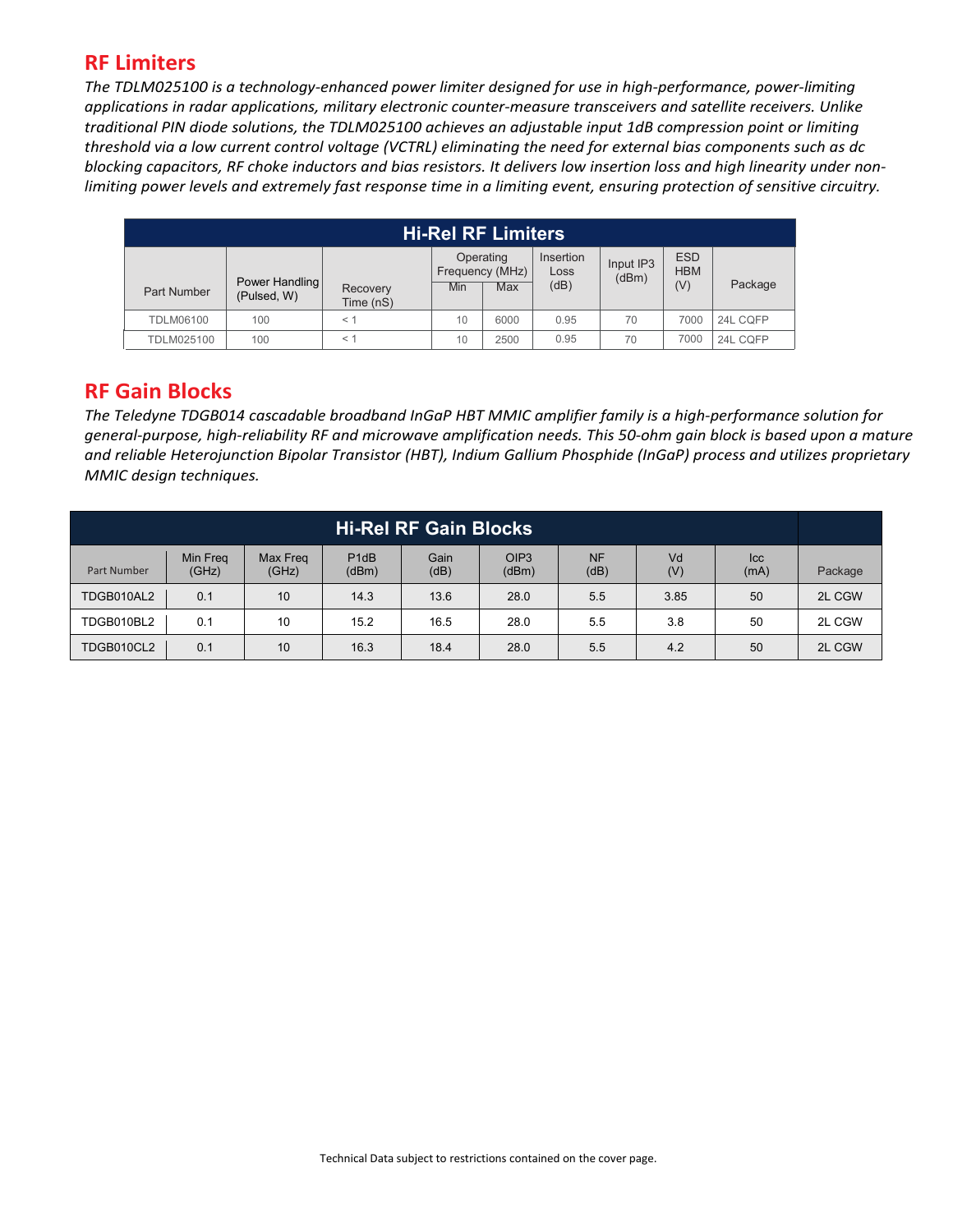#### **Phase-locked Loop Frequency Synthesizers**

*Teledyne e2v HiRel's integer-N and fractional-N PLL frequency synthesizers deliver superior phase noise performance where low phase noise is critical. The new PE97240 integer-N and PE97640 fractional-N PLLs feature improved normalized phase noise of –230 and –225 dBc/Hz, respectively and offer an additional 5/6 prescaler divide ratio.*

| Hi-Rel Integer-N PLL Frequency Synthesizers* |                    |                                            |                          |                          |              |                  |           |           |                         |               |                   |               |  |
|----------------------------------------------|--------------------|--------------------------------------------|--------------------------|--------------------------|--------------|------------------|-----------|-----------|-------------------------|---------------|-------------------|---------------|--|
| Part<br>Number                               | $\Phi$ Det<br>Type | Programming                                | Normalized<br>Phase      | Max Input Operating Freg |              |                  |           | Reference | Typical I <sub>nn</sub> | $V_{DD}$      | <b>ESD</b>        |               |  |
|                                              |                    | Mode                                       | <b>Noise</b><br>(dBc/Hz) | (GHz)<br><b>RF PLL</b>   | (MHz)<br>Ref | (MHz)<br>Compare | Prescaler | Counters  | (mA)                    | Range<br>(V)  | <b>HBM</b><br>(V) | Package       |  |
| PE9601                                       | CP                 | Par. Ser. Hardwire                         | $-210$                   | 2.2                      | 100          | 20               | 10/11     | 6-bit     | 24                      | $2.85 - 3.15$ | 1000              | 44L CQFJ, Die |  |
| PE9701                                       | CP                 | Par. Ser. Hardwire                         | $-210$                   | 3.0                      | 100          | 20               | 10/11     | 6-bit     | 24                      | $2.85 - 3.15$ | 1000              | 44L CQFJ, Die |  |
| PE97240                                      | PD                 | Serial, Hardwire                           | $-230$                   | 5                        | 100          | 100              | $5/6$ and | 6-bit     | 75                      | $2.6 - 2.8$   | 1000              | 44L CQFP      |  |
|                                              |                    | Note: * Main Counters M $A - 0$ -hit A-hit |                          |                          |              |                  | 10/11     |           |                         |               |                   |               |  |

**Note:** \* Main Counters M, A = 9-bit, 4-bit.

|                       | Hi-Rel Delta-Sigma Modulated Fractional-N PLL Frequency Synthesizers* |                     |                          |                          |              |                  |                    |                 |                |              |                   |          |  |  |
|-----------------------|-----------------------------------------------------------------------|---------------------|--------------------------|--------------------------|--------------|------------------|--------------------|-----------------|----------------|--------------|-------------------|----------|--|--|
| Part<br><b>Number</b> | <b>Description</b>                                                    | Programming<br>Mode | Normalized<br>Phase      | Max Input Operating Freg |              |                  |                    | Reference       | <b>Typical</b> | $V_{DD}$     | <b>ESD</b>        |          |  |  |
|                       |                                                                       |                     | <b>Noise</b><br>(dBc/Hz) | (GHz)<br><b>RF PLL</b>   | (MHz)<br>Ref | (MHz)<br>Compare | Prescaler          | <b>Counters</b> | ספי<br>(mA)    | Range<br>(V) | <b>HBM</b><br>(V) | Package  |  |  |
| PE97640               | Ultra-Low Phase Noise<br>3rd Order DSM                                | Ser. Hardwire       | $-225$                   | 5.0                      | 100          | 50               | $5/6$ and<br>10/11 | 6-bit           | 80             | $2.6 - 2.8$  | 1000              | 64L CQFP |  |  |

**Note:** \* Main Counters M, A, K = 9-bit, 4-bit, 18-bit.

#### **UltraCMOS Technology Delivers High Linearity and Low Phase Noise**

*HaRPTM technology enhancements allow for excellent linearity and minimize gate lag, insertion loss and phase drift.*





*The PE94302 DSA features unprecedented levels of broadband linearity down to 100kHz.*



*PE97022 and PE97240 phase noise: VDD = 2.8 V,temp = +25°C, Fvco = 4 GHz, Fcomp = 50 MHz, loop bandwidth = 500 kHz*



Technical Data subject to restrictions contained on the cover page.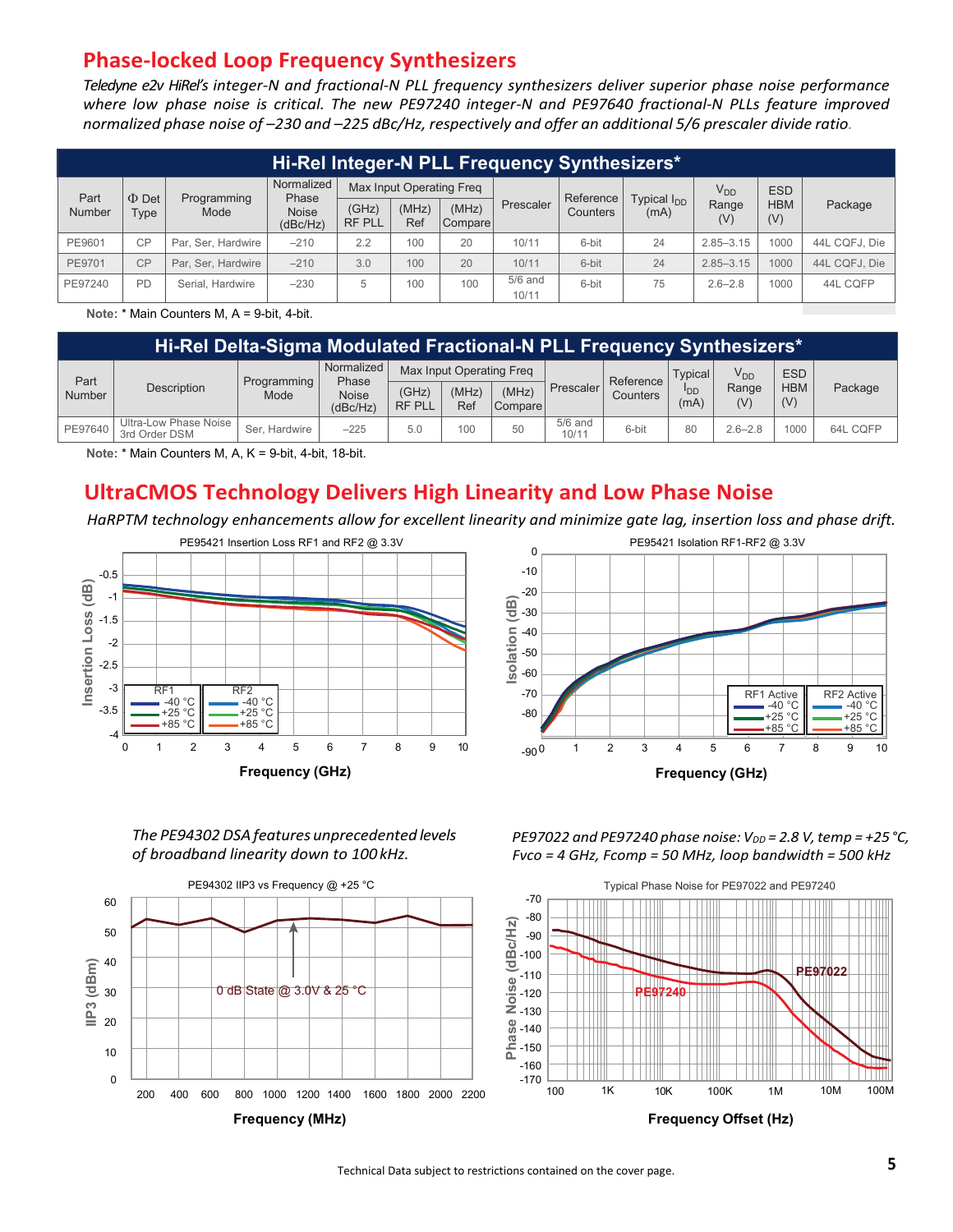## High Reliability

### Power Management Products

*Teledyne e2v's power management products follow a steep tradition of high performance and efficiency. The flagship power management family supports dc-to-dc conversion with radiation-tolerant, point-of-load (POL) synchronous buck regulators with integrated switches. These devices offer SEE immunity to a linear energy transfer*

*(LET) greater than 90 MeV.cm2/mg and TID of 100 krad(Si). By offering superior performance, smaller size and reduced weight, these power management products can replace multichip modules in sensitive space applications.*

|                       | Hi-Rel Point-of-Load DC-DC Buck Regulators |                           |                           |                   |                            |                    |                                           |     |                                          |                          |               |  |  |  |
|-----------------------|--------------------------------------------|---------------------------|---------------------------|-------------------|----------------------------|--------------------|-------------------------------------------|-----|------------------------------------------|--------------------------|---------------|--|--|--|
| Part<br><b>Number</b> | Product<br>Description                     | I <sub>OUT</sub><br>(Max) | $V_{IN}$<br>$(Min)$ $(V)$ | $V_{IN}$<br>(Max) | $V_{OUT}$<br>$(Min)$ $(V)$ | $V_{OUT}$<br>(Max) | <b>Async Switching</b><br>Frequency (kHz) |     | <b>Sync Switching</b><br>Frequency (kHz) | <b>ESD</b><br><b>HBM</b> | Package       |  |  |  |
|                       |                                            | (A)                       |                           | (A)               |                            | (V)                |                                           | Min | Max                                      | (V)                      |               |  |  |  |
| PE99151               | 2A DC-DC Buck Regulator                    |                           | 4.6                       | 6                 |                            | 3.6                | 500/1000                                  | 100 | 5000                                     | 1000                     | 32L CQFP, Die |  |  |  |
| PE99153               | 6A DC-DC Buck Regulator                    | 6                         | 4.6                       | 6                 |                            | 3.6                | 500/1000                                  | 100 | 5000                                     | 1000                     | 32L CQFP, Die |  |  |  |
| PE99155               | 10A DC-DC Buck Regulator                   | 10                        | 4.6                       | 6                 |                            | 3.6                | 500/1000                                  | 100 | 5000                                     | 1000                     | 32L CQFP, Die |  |  |  |

#### **Radiation Tolerant POL Synchronous Buck Regulators**

- Integrated synchronous FET switches with 93% peak efficiency.
- Peak current mode control and voltage mode control for wide loop bandwidth and excellent load step response.
- Better than 1% initial accuracy at +25  $°C$ .
- Powersupintopre-biasedloadsallowingsafestart-up with loadapplied.
- Adjustable switching frequency (100 kHz to 5 MHz) allows operation at the optimum frequency to minimize RF spur impact and minimize inductor size and weight.
- Inverted sync buffer pin for easy poly-phase operation, enabling ripple reduction and faster loopresponse.

**Power Conversion Efficiency Curves**

- Adjustable soft-start with external capacitor to adjust load voltage/currentrise-time.
- Integrated power good pin for sequencing and telemetry.
- Shutdown function pin for remote on/off control.
- Accurate and simple current sharing for higher power loads.
- Adjustable current threshold and over current protection.
- N+K redundant control through simple enablepin.
- Hermetic ceramic package with exposed thermalpad.
- Inherently ELDRS-free as bipolar minority carrier elements are notused.



PE99155 Efficiency vs Output Current **PE99155** Efficiency vs Load Current



*The PE9915x POL buck regulators are capable of supplying high load currents at low output voltages while maintaining high efficiency.* Technical Data subject to restrictions contained on the cover page.